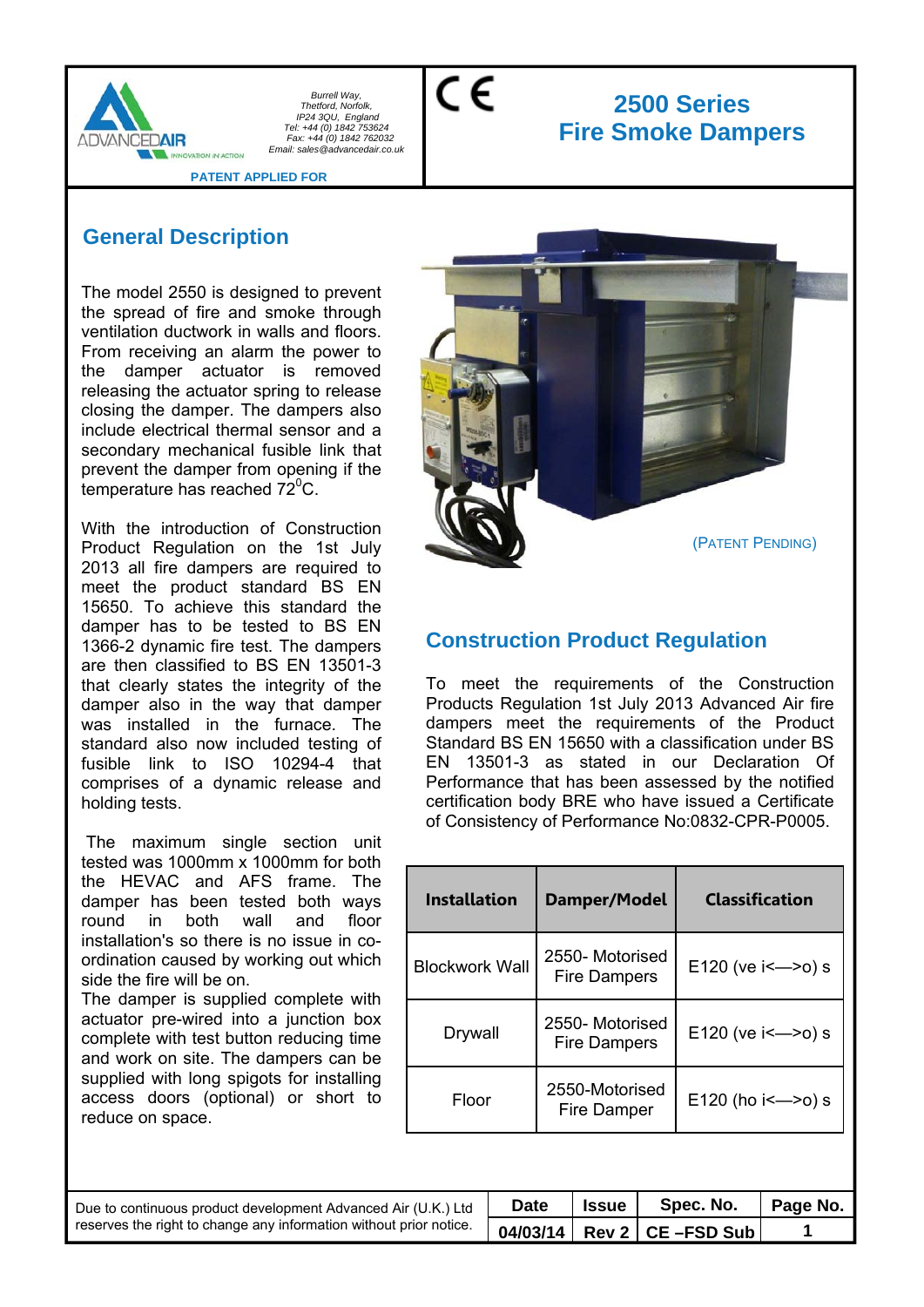

# **2500 Series Fire Smoke Dampers**

**PATENT APPLIED FOR** 



# $\epsilon$

#### **DECLARATION OF PERFORMANCE**

 $\epsilon$ 

**Fire Smoke Damper**  $2500$  series

Advanced Air (UK) Ltd **Burrell Way Thetford** Norfolk IP24 3QU UK

The notified body 0832 - BRE carried out the initial inspection of the manufacturing plant and of the production control as well as the continuous surveillance and evaluation of the factory production control<br>according to System 1 of the Construction Products Regulation. Certificate of Constancy of Performance 0832-CPR-P0005 was issued on 24<sup>th</sup> October 2013.

|                                                                                                                                                   | <b>Essential Characteristics</b>                                                                                                               |                               | Performance                              | <b>Harmonised</b><br><b>Technical</b><br><b>Specification</b> |  |                  |
|---------------------------------------------------------------------------------------------------------------------------------------------------|------------------------------------------------------------------------------------------------------------------------------------------------|-------------------------------|------------------------------------------|---------------------------------------------------------------|--|------------------|
| 10294-4:                                                                                                                                          | Nominal activation conditions/sensitivity according to BS ISO<br>Sensing element load bearing capacity<br>Sensing element response temperature |                               | Passed                                   |                                                               |  |                  |
| Response delay (response time) according to BS EN 1366-2:<br><b>Closure time</b><br>Operational reliability according to BS EN 1366-2:<br>Cycling |                                                                                                                                                | Passed                        |                                          |                                                               |  |                  |
|                                                                                                                                                   |                                                                                                                                                | Passed                        |                                          |                                                               |  |                  |
| Durability of response delay according to BS ISO 10294-4:<br>Sensing element response to temperature and load bearing capacity                    |                                                                                                                                                |                               | Passed                                   |                                                               |  |                  |
| Durability of operational reliability (opening and cycling)<br>according to BS EN 15650-2010                                                      |                                                                                                                                                |                               | Passed                                   |                                                               |  |                  |
|                                                                                                                                                   | Actuator M9208-BDC-1<br>Actuator M9208-BGC-1                                                                                                   |                               | 10,000 cycles                            |                                                               |  | BS EN 15650:2010 |
|                                                                                                                                                   |                                                                                                                                                | <b>Fire resistance</b>        |                                          |                                                               |  |                  |
| Size                                                                                                                                              | <b>Supporting</b><br><b>Construction</b>                                                                                                       | <b>Installation</b><br>Method | <b>Classification</b><br>EN 15301-3      |                                                               |  |                  |
|                                                                                                                                                   | Concrete floor /<br>ceiling slab                                                                                                               | <b>HEVAC</b>                  | E120 (ho i $\leftrightarrow$ o)s         |                                                               |  |                  |
| 200 x 200 to                                                                                                                                      | <b>Block work wall</b>                                                                                                                         | <b>HEVAC</b>                  | E120 (ve $i \leftarrow \rightarrow o$ )s |                                                               |  |                  |
| $1000 \times 1000$ mm                                                                                                                             | <b>Block Work Wall</b>                                                                                                                         | AF <sub>5</sub>               | E120 (ve $i \leftarrow \rightarrow o$ )s |                                                               |  |                  |
|                                                                                                                                                   | Partition wall                                                                                                                                 | AFS                           | E120 (ve $i \leftarrow \rightarrow o$ )s |                                                               |  |                  |

The performance of the product 2500 Fire Smoke Damper is in conformity with declared performance outlined<br>above. This Declaration of Performance is issued under the sole responsibility of the manufacturer.

Signed on behalf of the manufacturer by:

A *Sugnst*-

Andrew Sargent<br>General Manager 29<sup>th</sup> October 2013

2500 CE DOP - 00 - New

| Due to continuous product development Advanced Air (U.K.) Ltd      | <b>Date</b> | <b>Issue</b> | Spec. No.                       | Page No. |
|--------------------------------------------------------------------|-------------|--------------|---------------------------------|----------|
| reserves the right to change any information without prior notice. |             |              | 04/03/14   Rev 2   CE - FSD Sub |          |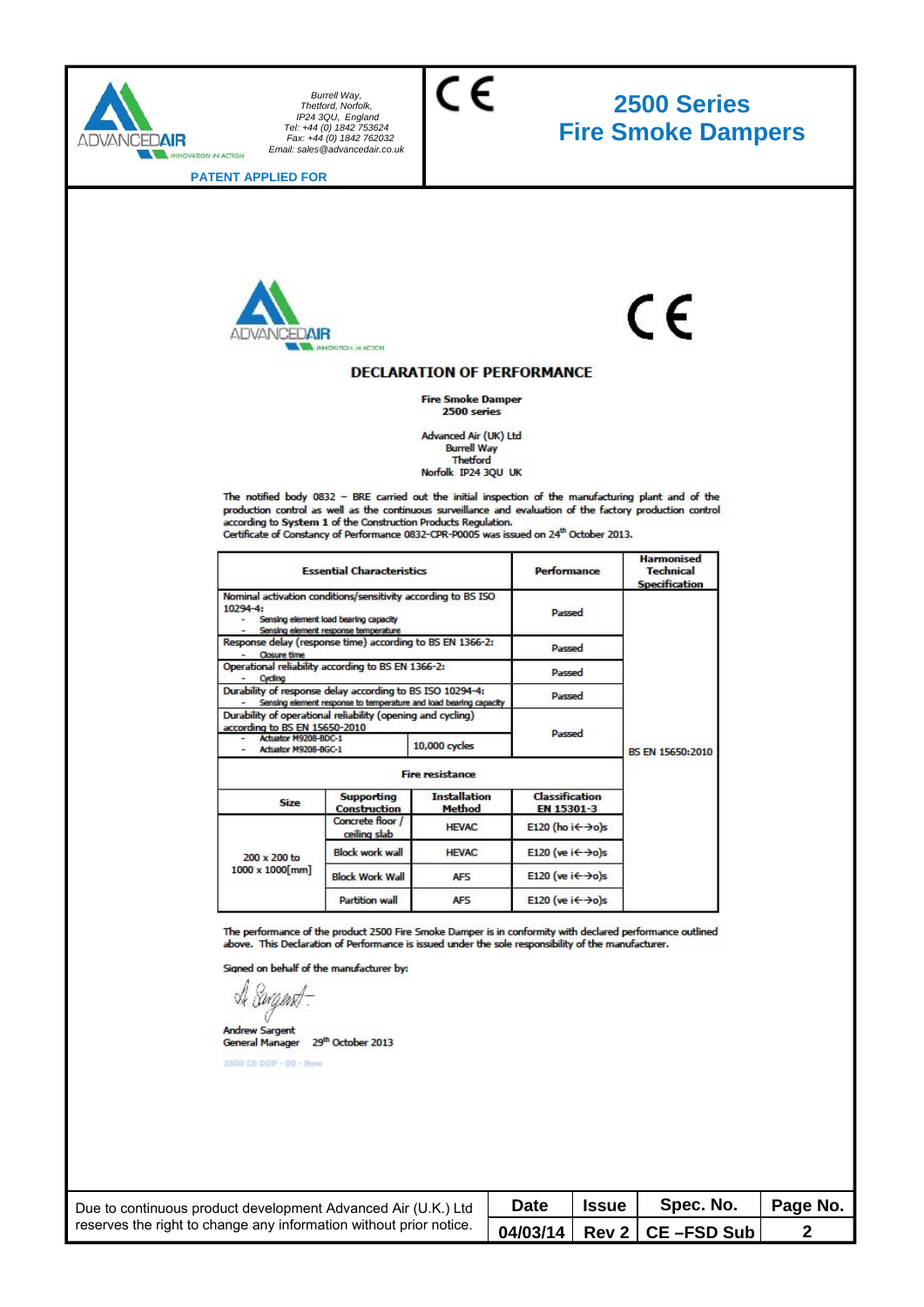

# **2500 Series Fire Smoke Dampers**

**PATENT APPLIED FOR** 

**MUM ACTION** 

## **Product Details**

| Blades:                  | Double skin 1.0mm galvanised mild seal or option 430 stainless steel<br>Centres 125.0mm |
|--------------------------|-----------------------------------------------------------------------------------------|
| Casing:                  | 1.2mm galvanised mild steel or option 430 stainless steel                               |
| Corners:                 | Welded mitre corners finish with aluminium aerosol spray                                |
| Linkage:                 | External, enclosure within frame, out of airstream, zinc electroplated<br>mild steel    |
| Bearings:                | Oil filed sintered bronze up to 200°C                                                   |
| Axles:                   | 12.7mm diameter zinc electroplated mild steel bolted directly through<br>the blade      |
| Jackshaft:               | 12.7mm diameter zinc electroplated mild steel                                           |
| Side Jamb:               | Cambered grade 430 stainless steel                                                      |
| Top & Bottom<br>Jambs:   | Profiled grade 430 stainless steel riveted to damper frame                              |
| Minimum Duct             | Rectangular: 100mm x 100mm (case size 250mm x 250mm)                                    |
| Size                     | Circular: 100mm diameter (case size 250mm x 250mm)                                      |
|                          | Flat Oval: 100mm x 100mm (case size 250mm x 250mm)                                      |
| Maximum Single           | Rectangular: 1000mm x 1000mm                                                            |
| <b>Section Duct Size</b> | Circular: 1000mm diameter                                                               |
|                          | Flat Oval: TBC                                                                          |

C€

## **Operation Features**

Hand Locking Quadrant – The HLQ will be riveted directly to the casing, to open the damper blades the handle is turned in an anti-clockwise direction, they can be locked in the required position by means of a wing nut on the quadrant assembly.

Actuator – The damper can be supplied with a 230V AC or 24V AC/DC factory fitted actuator. For wiring details refer to the wiring diagram fitted on the damper casing and also to the actuator manufacture instructions.

Switch Packs – The damper can be supplied with switch pack which will provide 'True Blade Indication'. The switch pack is suitable for 24V and 230V operation and has a rated current of 10A, for wiring details options refer to Advanced Air.

| Due to continuous product development Advanced Air (U.K.) Ltd<br>reserves the right to change any information without prior notice. | <b>Date</b> | <b>Issue</b> I | Spec. No.                       | Page No. |
|-------------------------------------------------------------------------------------------------------------------------------------|-------------|----------------|---------------------------------|----------|
|                                                                                                                                     |             |                | 04/03/14   Rev 2   CE - FSD Sub |          |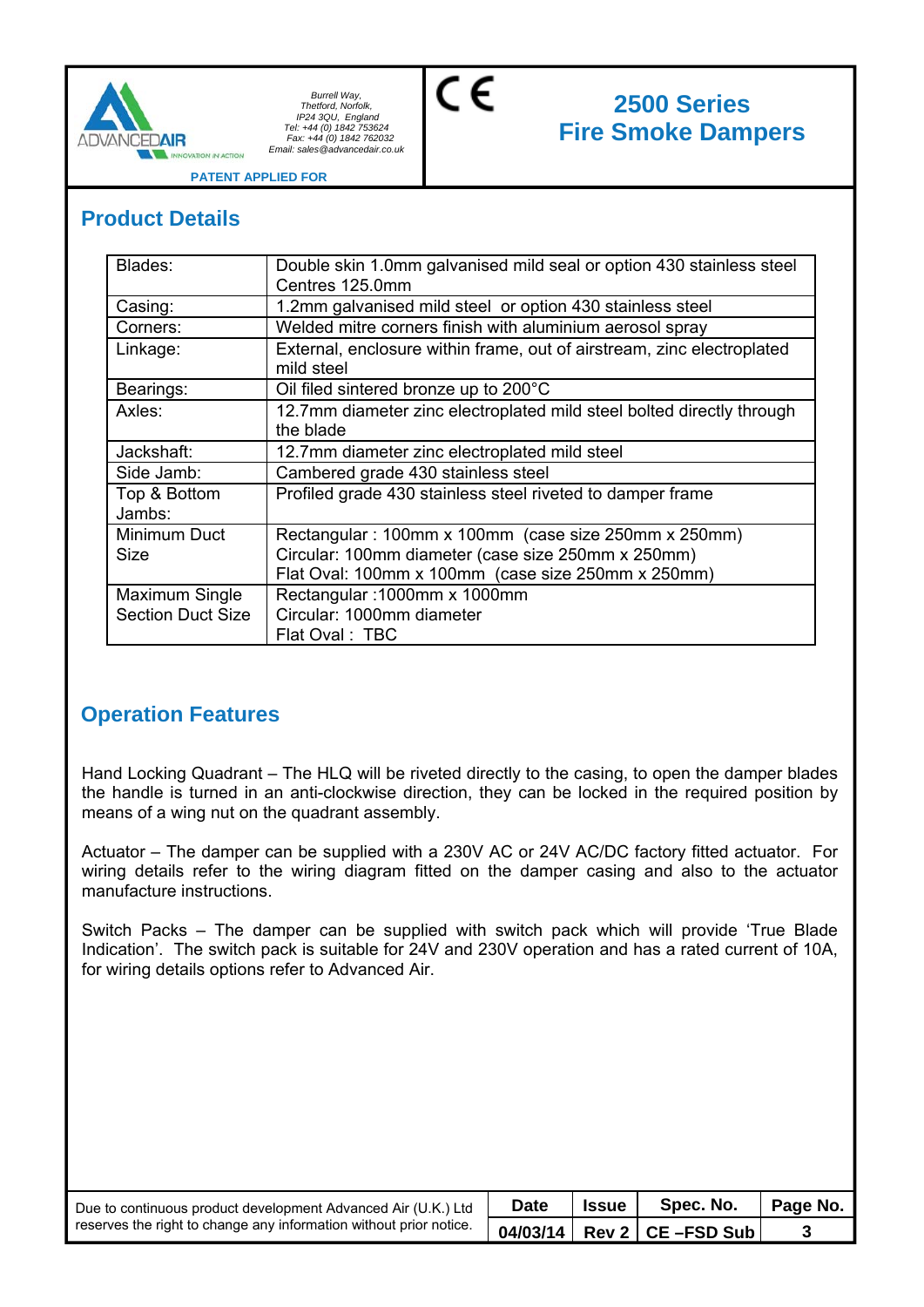

C€

# **2500 Series Fire Smoke Dampers**

**PATENT APPLIED FOR** 

**NUMBER** 

## **AFS - Adjustable Frame System (PATENT PENDING)**

With the tighter requirements of the CPR and Building regulations with regard to CE labelling and that dampers have to be installed as tested Advanced Air through our design and development program are please to launch the AFS installation system that simplifies damper installations for customers.

This new system is unique to Advanced Air and offers one solution for fire smoke damper installation in walls. Using Firebatt that is the accepted standard on sites to finish damper installation. Our fire smoke dampers have been successfully tested to BS EN 1366-2 with the same method in both Blockwork and Drywalls.

The added benefit of this system it is adjustable allowing the drop rod supports to be positioned to suit the site conditions



## **Fire Damper Testing Details**

| <b>Test House &amp; Test</b>                                | <b>Fire Test</b>    | <b>Integrity</b>  | <b>Classification BS EN 13501-3</b> |
|-------------------------------------------------------------|---------------------|-------------------|-------------------------------------|
| BRE - 284807<br>Efectis No: R0261a<br><b>HEVAC</b>          | <b>BS EN 1366-2</b> | $120$ min         | E120 (ve $i \leftrightarrow o$ ) s  |
| Efectis No: R0169b & R0169c<br><b>HEVAC</b>                 | BS EN 1366-2        | $120 \text{ min}$ | E120 (ho $i \leftrightarrow o$ ) s  |
| BRE - 284809<br>BRE - 284808<br><b>AFS</b> - Partition Wall | <b>BS EN 1366-2</b> | 120 min           | E120 (ve $i \leftrightarrow o$ ) s  |
| <b>TBC</b><br><b>AFS - Blockwork Wall</b>                   | <b>BS EN 1366-2</b> | 120 min           | E120 (ve $i \leftrightarrow o$ ) s  |

| Due to continuous product development Advanced Air (U.K.) Ltd      | <b>Date</b> | <b>Issue</b> I | Spec. No.                    | Page No. |
|--------------------------------------------------------------------|-------------|----------------|------------------------------|----------|
| reserves the right to change any information without prior notice. |             |                | $04/03/14$ Rev 2 CE -FSD Sub |          |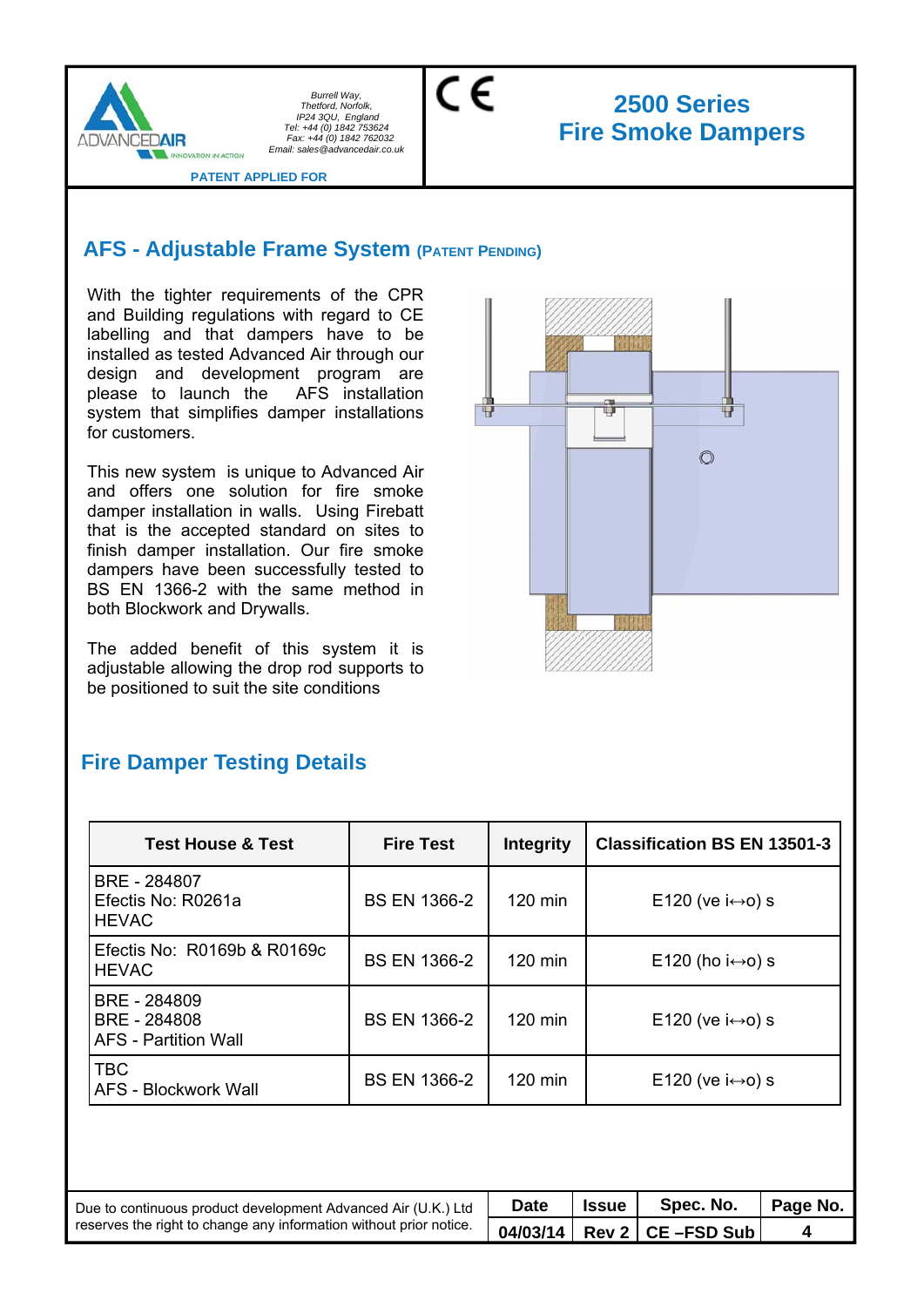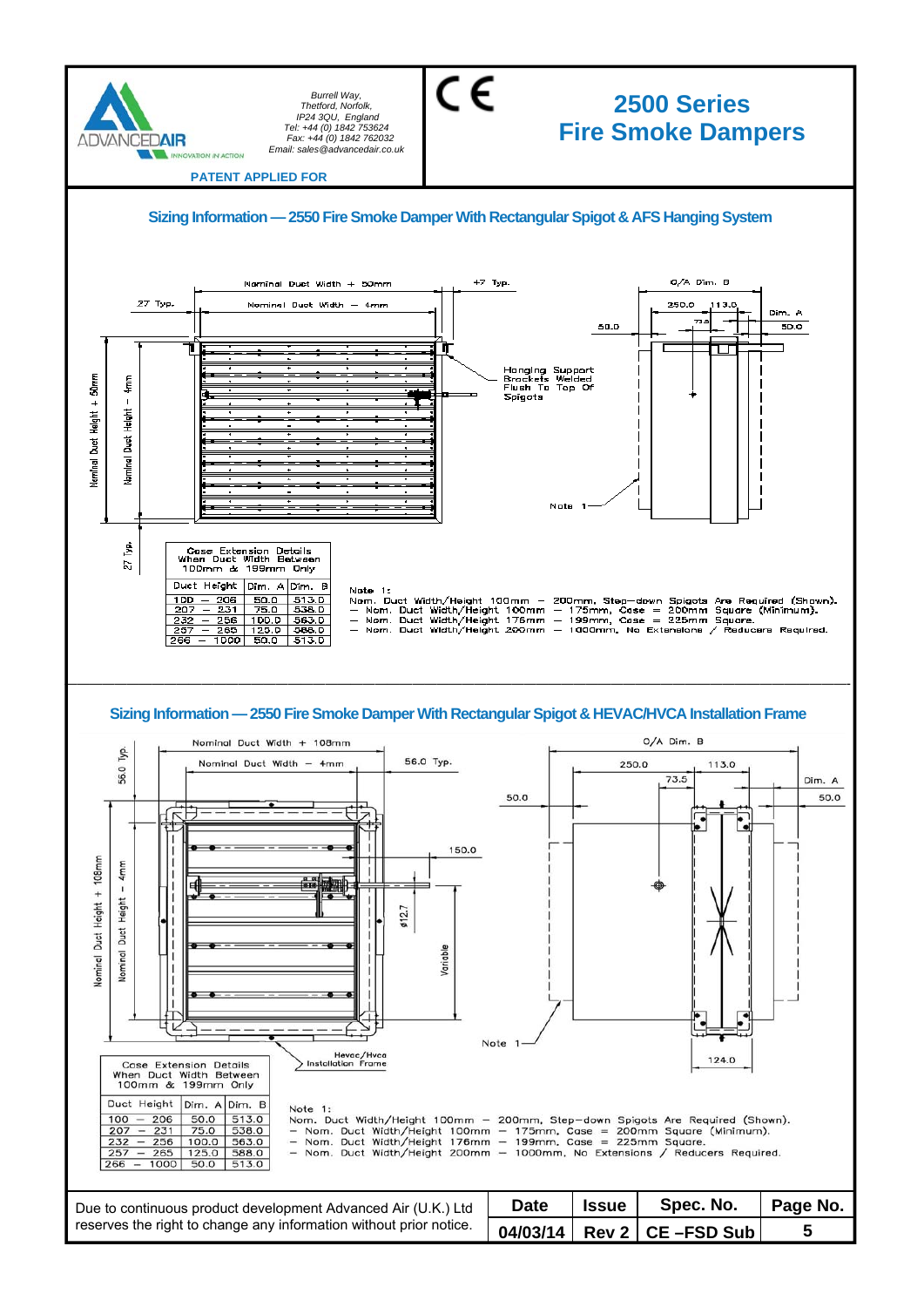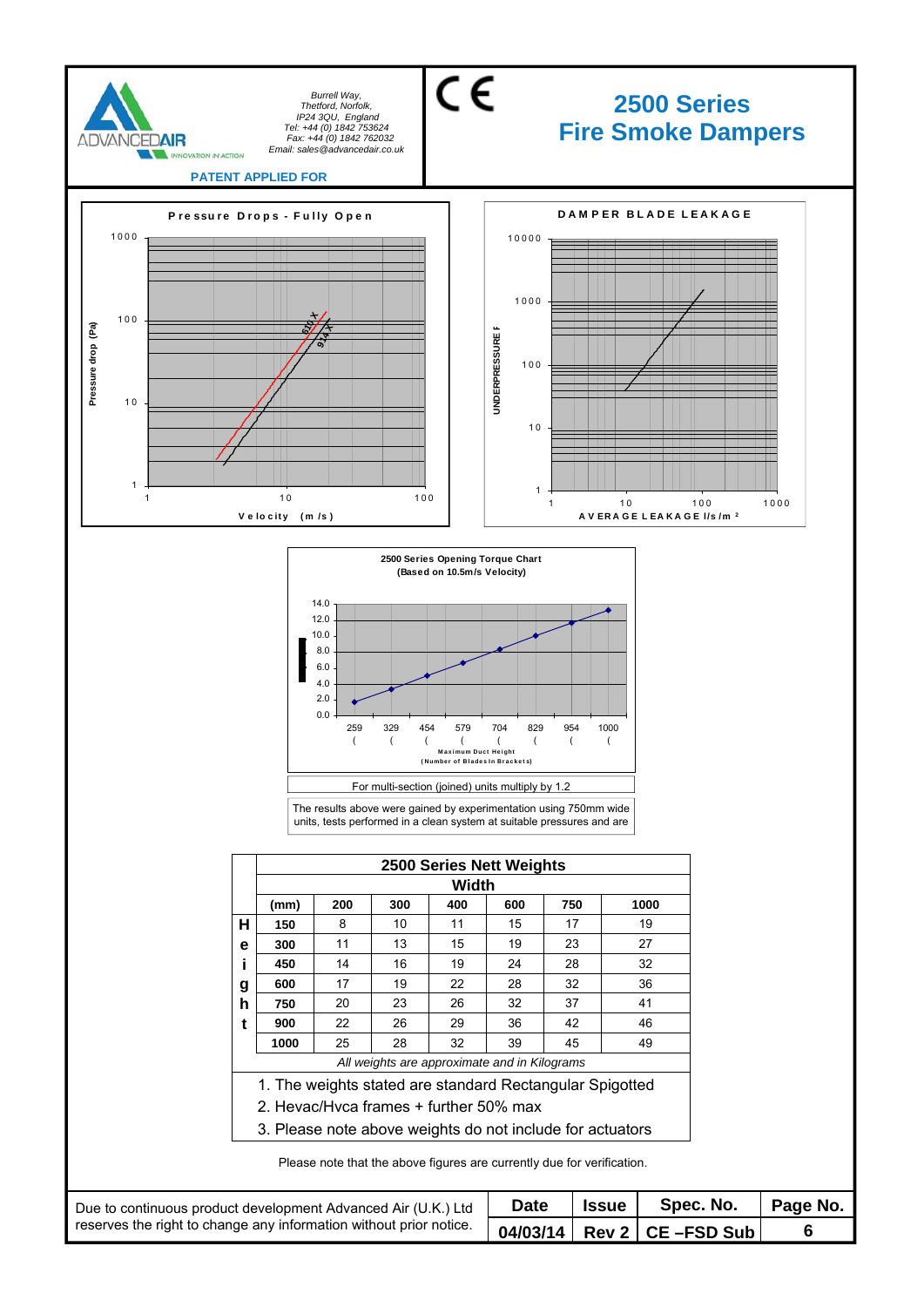

### CE **2500 Series Fire Smoke Dampers Installation & Maintenance Instructions**

**PATENT APPLIED FOR** 

## HEVAC Wall Installation - E120



#### **Pre Installation Notes**

- 1. Ensure that the damper is kept in a clean dry environment and that there is no damage to the damper.
- 2. Remove all packaging and transit ties before installation.

#### **Installation Procedure**

- 1. Vertical builders work barrier to have an appropriately sized lintel to ensure an opening clearance for the expansion frame.
- 2. The opening in the wall must be cleaned, free of dust and any other contaminants which could impair the mortar adhesion. A clearance gap 25mm (min) to 50mm (max) must be maintained around the expansion frame of the fire damper (barrier contractor).
- 3. The damper shall be fitted centrally in the wall opening.
- 4. The tabs on the factory fitted galvanized steel expansion frame shall be bent out to tie the damper into the wall with the penetration seal.
- 5. The "Penetration Seal" must have a structural and fire rated compatibility with both the barrier and the damper and have sufficient strength to retain the fire damper within the wall in a fire situation. (4:1 Mortar Mix).
- The Mortar Mix will be applied up to the installation frame face, take care not to leave any air pockets in the mix.
- 7. The ductwork connecting to the damper spigots must overlap by 40mm, leaving a 10mm clearance for any duct expansion in a fire situation.
- 8. All ductwork connections must be sealed with an approved ductwork sealer, and fixed with low resistance fixings such as: aluminium alloy rivets or nylon bolts.
- 9. All connecting ductwork must be independently supported within 1meter of the connections.
- 10. An Access cover should be fitted on the appropriate side of the barrier to enable inspections and maintenance work.

- These dampers are installed as a life-safe product and will require regular physical and visual examinations. It is essential that that the assembly is kept in a clean, dust free condition at all times.
- It is essential that an access door has been provided in the adjacent ductwork to facilitate the inspection and maintenance.
- Ensure that no physical restriction of the blades has occurred during the installation process.
- Remove any dirt or debris built up in the damper, apply a little WD lubricant or light oil, any excessive oils should be wiped away.
- Check the operation of any ancillary products that may be fitted.
- Examine the fusible link to ensure that no corrosion has occurred and that the plates are free from distortion and are in good condition to operate when required.
- Close the blade pack by manual operation and examine the blades to ensure;
- They are in the fully closed position and have located in the ramps.
- They are all position in the frame correctly i.e. square to the frame.
- They are all in a clean condition.
- The period between maintenance checks can best be ascertained by system conditions or as directed by local regulations for ventilation plant and ancillaries, but should not exceed a maximum interval in excess of twelve months.
- The report should be completed following the Maintenance Procedure included within this document.

| Due to continuous product development Advanced Air (U.K.) Ltd      | <b>Date</b> | <b>Issue</b> | Spec. No.                                              | Page No. |
|--------------------------------------------------------------------|-------------|--------------|--------------------------------------------------------|----------|
| reserves the right to change any information without prior notice. |             |              | $04/03/14$ Rev 2 CE – FSD Sub $\overline{\phantom{a}}$ |          |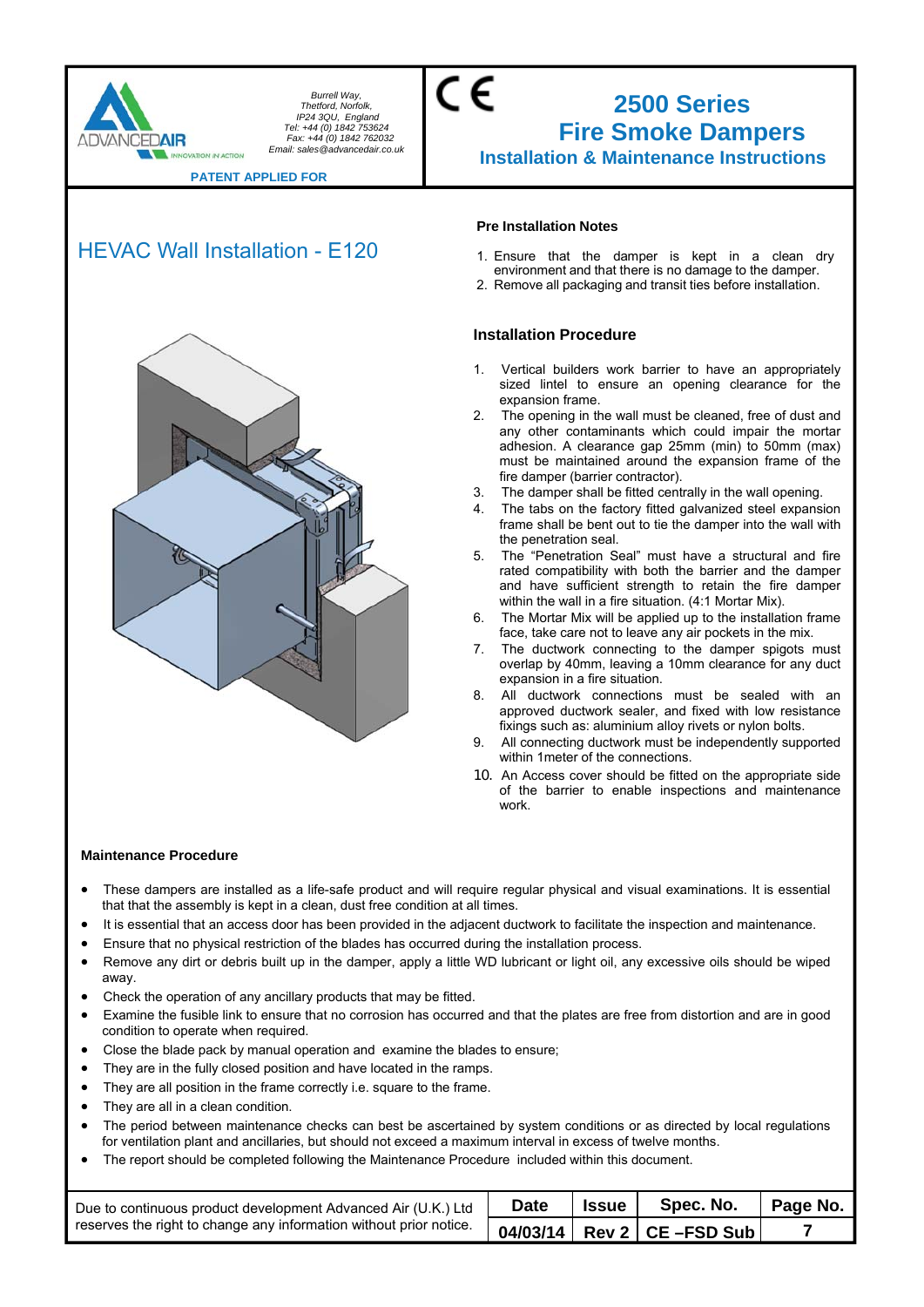

#### **Installation Procedure**

- 1. The opening in the floor slab must be cleaned, free of dust and any other contaminants which could impair the mortar adhesion. A clearance gap 25mm (min) to 50mm (max) must be maintained around the expansion frame of the fire damper (barrier contractor).
- 2. The tabs on the factory fitted galvanized steel expansion frame will be bent out to tie the damper into the floor with the penetration seal.
- 3. The damper should be fitted flush to the top edge of the opening.
- 4. The underside of the damper should be shuttered up with 25mm rigid rock wool firebatt Min Density 140kg/m3 cut to interference fit and supported from below, this must be left in situ.
- 5. The "Penetration Seal" must have a structural and fire rated compatibility with both the barrier and the damper and have sufficient strength to retain the fire damper within the floor slab in a fire situation. (4:1 Mortar Mix).
- 6. Pour the Mortar Mix into the gap between damper and floor slab to half way and ensure all the small gaps are filled, leaving no air pockets. Then pour the top layer up to the installation frame face smoothing off if necessary.
- 7. The ductwork connecting to the dampers long spigot must overlap by 40mm. The ductwork connecting to the short spigot must overlap the spigot by 40mm, leaving 10mm clearance for any duct expansion in a fire situation.
- 8. All ductwork connections must be sealed with an approved ductwork sealer, and fixed with low resistance fixings such as: aluminium alloy rivets or nylon bolts.
- 9. All connecting ductwork must be independently supported within 1meter of the connections.

- These dampers are installed as a life-safe product and will require regular physical and visual examinations. It is essential that that the assembly is kept in a clean, dust free condition at all times.
- It is essential that an access door has been provided in the adjacent ductwork to facilitate the inspection and maintenance.
- Ensure that no physical restriction of the blades has occurred during the installation process.
- Remove any dirt or debris built up in the damper, apply a little WD lubricant or light oil, any excessive oils should be wiped away.
- Check the operation of any ancillary products that may be fitted.
- Examine the fusible link to ensure that no corrosion has occurred and that the plates are free from distortion and are in good condition to operate when required.
- Close the blade pack by manual operation and examine the blades to ensure;
- They are in the fully closed position and have located in the ramps.
- They are all position in the frame correctly i.e. square to the frame.
- They are all in a clean condition.
- The period between maintenance checks can best be ascertained by system conditions or as directed by local regulations for ventilation plant and ancillaries, but should not exceed a maximum interval in excess of twelve months.
- The report should be completed following the Maintenance Procedure included within this document.

| Due to continuous product development Advanced Air (U.K.) Ltd      | <b>Date</b> | <b>Issue</b> I | Spec. No.                           | <sup>1</sup> Page No. |
|--------------------------------------------------------------------|-------------|----------------|-------------------------------------|-----------------------|
| reserves the right to change any information without prior notice. |             |                | $\vert$ 04/03/14 Rev 2 CE – FSD Sub |                       |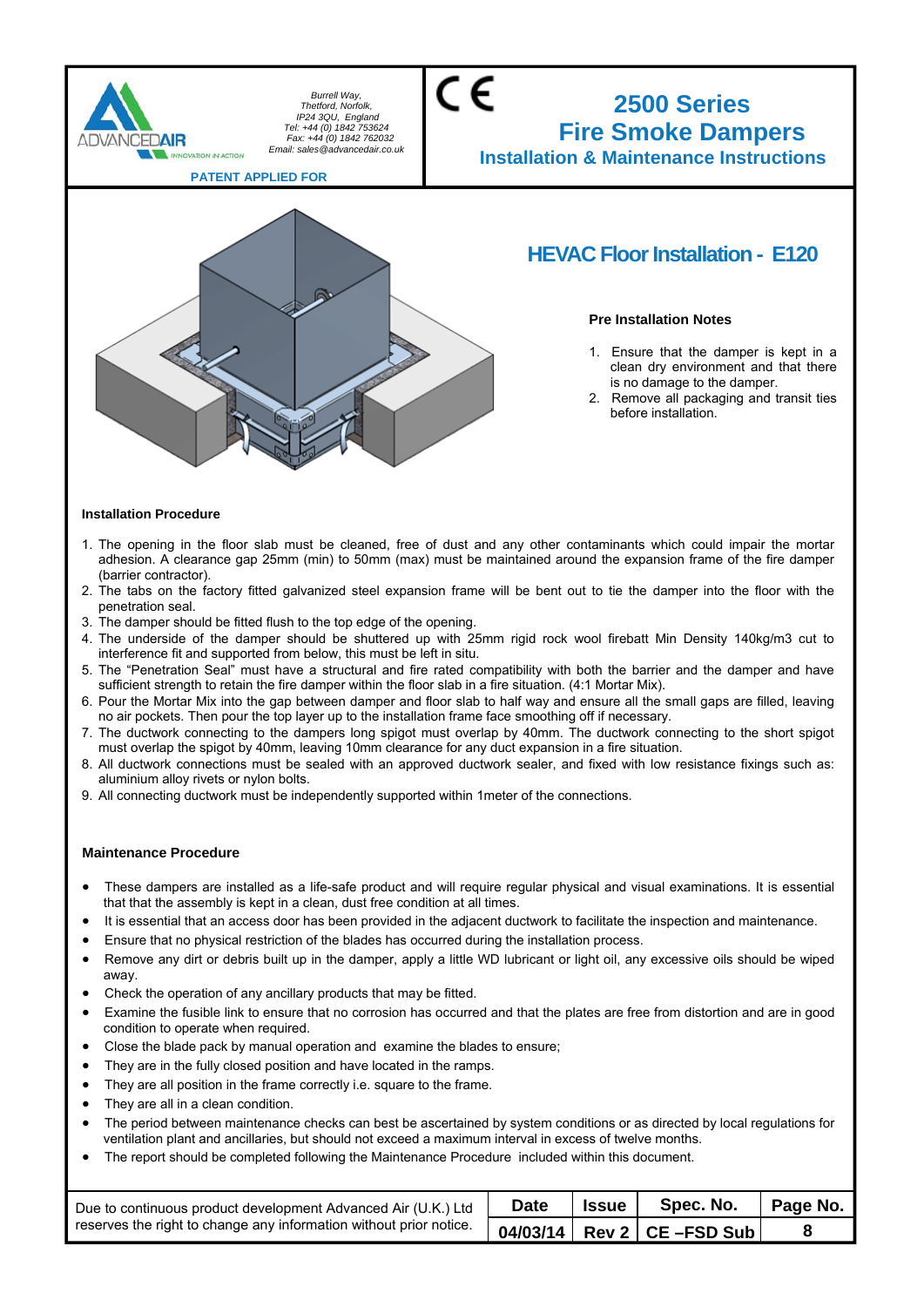

## CE **2500 Series Fire Smoke Dampers Installation & Maintenance Instructions**

**PATENT APPLIED FOR** 

## **AFS Blockwork Installation - E120 (PATENT PENDING)**



#### **Pre Installation Notes**

- 1. Ensure that the damper is kept in a clean dry environment and that there is no damage to the damper.
- 2. Remove all packaging and transit ties before installation.

#### **Installation Procedure**

- 1. Vertical builders work barrier to have an appropriately sized lintel and opening clearance for the fire damper and Firebatt.
- 2. The opening in the wall must be cleaned, free of dust and any other contaminants which could impair the acrylic sealant. A clearance gap of 25mm (min) - 100mm (max) gap for the Firebatt must be maintained around the fire damper (barrier contractor).
- 3. The damper shall be mounted so that the supported side of the damper is flush with the wall opening. It shall be hung by M10 drop rods using the slotted rail and bolted tight to steel anchors in the slab or soffit above.
- 4. The gap between the damper and the wall opening will need filing in with 3 layers of 140kg/m3 50mm Firebatt cut to interference fit and pushed in place.
- 5. All joints and gaps shall be sealed using intumescent Acrylic Sealant.
- 6. The ductwork connecting to the damper spigots must overlap by 40mm, leaving a 10mm clearance for any duct expansion in a fire situation.
- 7. All ductwork connections must be sealed with an approved ductwork sealer, and fixed with low resistance fixings such as: aluminium alloy rivets or nylon bolts.
- 8. All connecting ductwork must be independently supported within 1meter of the connections.
- 9. An Access cover should be fitted on the appropriate side of the barrier to enable inspections and maintenance work.

- These dampers are installed as a life-safe product and will require regular physical and visual examinations. It is essential that that the assembly is kept in a clean, dust free condition at all times.
- It is essential that an access door has been provided in the adjacent ductwork to facilitate the inspection and maintenance.
- Ensure that no physical restriction of the blades has occurred during the installation process.
- Remove any dirt or debris built up in the damper, apply a little WD lubricant or light oil, any excessive oils should be wiped away.
- Check the operation of any ancillary products that may be fitted.
- Examine the fusible link to ensure that no corrosion has occurred and that the plates are free from distortion and are in good condition to operate when required.
- Close the blade pack by manual operation and examine the blades to ensure;
- They are in the fully closed position and have located in the ramps.
- They are all position in the frame correctly i.e. square to the frame.
- They are all in a clean condition.
- The period between maintenance checks can best be ascertained by system conditions or as directed by local regulations for ventilation plant and ancillaries, but should not exceed a maximum interval in excess of twelve months.
- The report should be completed following the Maintenance Procedure included within this document.

| Due to continuous product development Advanced Air (U.K.) Ltd      | <b>Date</b> | <b>Issue</b> | Spec. No.                      | Page No. |
|--------------------------------------------------------------------|-------------|--------------|--------------------------------|----------|
| reserves the right to change any information without prior notice. |             |              | 04/03/14   Rev 2   CE -FSD Sub |          |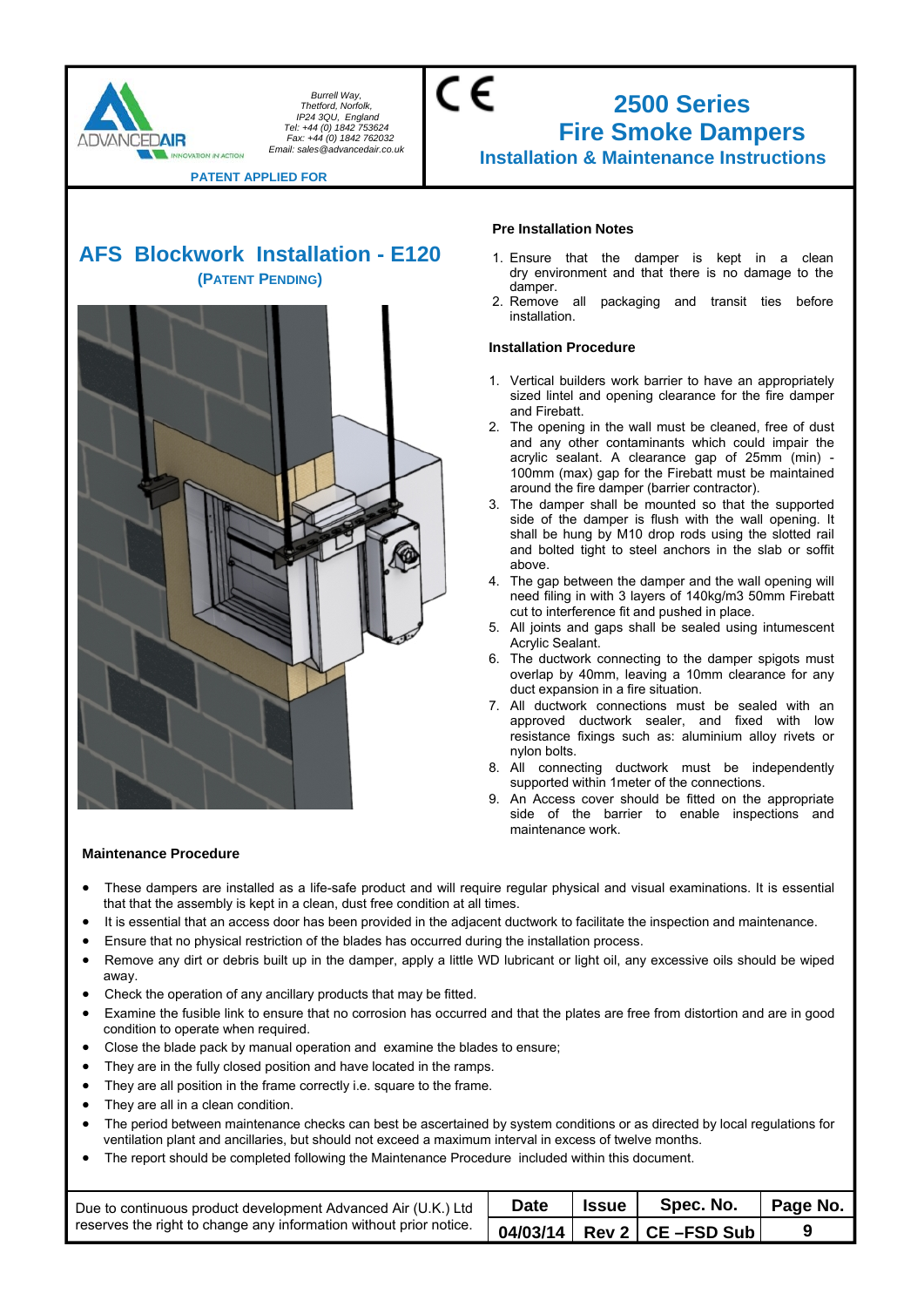

### CE **2500 Series Fire Smoke Dampers Installation & Maintenance Instructions**

**PATENT APPLIED FOR** 

## **AFS Drywall 2 Hour - 120 (PATENT PENDING)**



#### **Pre Installation Notes**

- 1. Ensure that the damper is kept in a clean dry environment and that there is no damage to the damper.
- 2. Remove all packaging and transit ties before installation.

#### **Installation Procedure**

- 1. The Drywall which will consist of two layers of 15mm plasterboard each side of steel studwork with a 50mm Rockwool insulation. The opening will be a letterbox construction with overlapping layers of plasterboard with an opening clearance of 25mm (min) - 100mm (max) all around the fire damper casing (barrier contractor).
- 2. Two M10 drop rods shall be fitted each side of the wall fixed by steel anchors into the slab or soffit above.
- 3. The access side of the damper (denoted by extended spigot with actuator) must always be installed flush with the surface of the dry wall.
- 4. The gap between the damper and the wall opening will need filling in with at least 2 layers of 140kg/m3 50mm Firebatt cut to interference fit and pushed in place.
- 5. The ductwork connecting to the damper spigots must overlap by 40mm, leaving a 10mm clearance for any duct expansion in a fire situation.
- 6. All ductwork connections must be sealed with an approved ductwork sealer, and fixed with low resistance fixings such as: aluminium alloy rivets or nylon bolts.
- 7. All connecting ductwork must be independently supported within 1meter of the connections.

- These dampers are installed as a life-safe product and will require regular physical and visual examinations. It is essential that that the assembly is kept in a clean, dust free condition at all times.
- It is essential that an access door has been provided in the adjacent ductwork to facilitate the inspection and maintenance.
- Ensure that no physical restriction of the blades has occurred during the installation process.
- Remove any dirt or debris built up in the damper, apply a little WD lubricant or light oil, any excessive oils should be wiped away.
- Check the operation of any ancillary products that may be fitted.
- Examine the fusible link to ensure that no corrosion has occurred and that the plates are free from distortion and are in good condition to operate when required.
- Close the blade pack by manual operation and examine the blades to ensure;
- They are in the fully closed position and have located in the ramps.
- They are all position in the frame correctly i.e. square to the frame.
- They are all in a clean condition.
- The period between maintenance checks can best be ascertained by system conditions or as directed by local regulations for ventilation plant and ancillaries, but should not exceed a maximum interval in excess of twelve months.
- The report should be completed following the Maintenance Procedure included within this document.

| Due to continuous product development Advanced Air (U.K.) Ltd      | <b>Date</b> | <b>Issue</b> | Spec. No.                    | Page No. |
|--------------------------------------------------------------------|-------------|--------------|------------------------------|----------|
| reserves the right to change any information without prior notice. |             |              | $04/03/14$ Rev 2 CE -FSD Sub |          |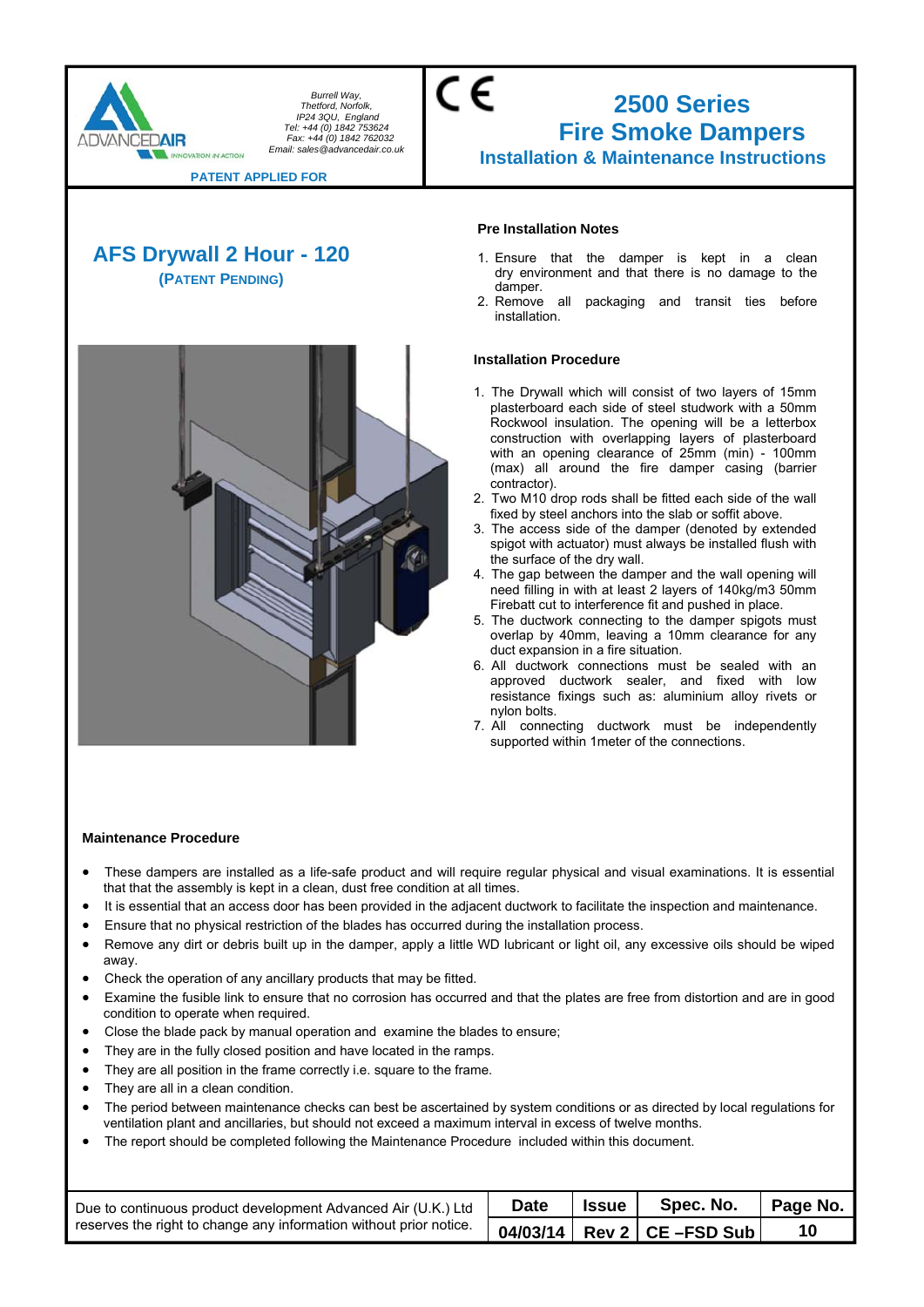

# **2500 Series Fire Smoke Dampers**

**PATENT APPLIED FOR** 

## **Installation Safety Information**

The installation of Fire Dampers must be done by competent trained persons who are familiar with the type of product. They should follow the following essential safety practices:

C€

- Wear appropriate PPE gloves, footwear, safety hat etc. comply with the safety policies of the particular site.
- Ensure that access to the installation position has been made safe and is suitable for the handling of the damper.
- Use correct manual handling techniques when moving the damper, use team lifting techniques when installing large dampers.
- If lifting equipment is used; inspect the condition of the equipment before using it.

| Due to continuous product development Advanced Air (U.K.) Ltd<br>reserves the right to change any information without prior notice. | <b>Date</b> | <b>Issue</b> | Spec. No.                                     | Page No. |
|-------------------------------------------------------------------------------------------------------------------------------------|-------------|--------------|-----------------------------------------------|----------|
|                                                                                                                                     |             |              | 04/03/14   Rev 2   CE –FSD Sub $\overline{ }$ |          |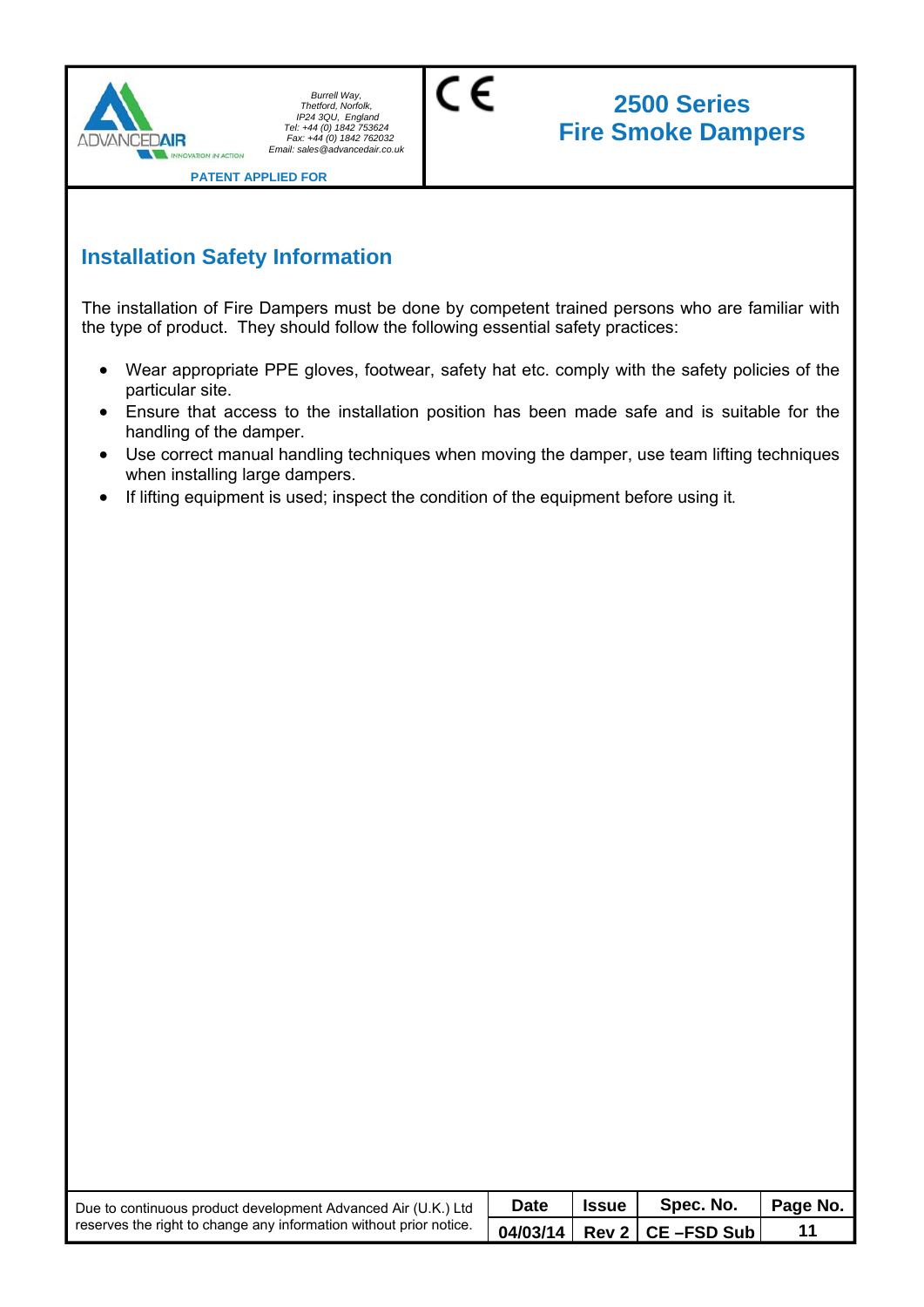

# **2500 Series Fire Smoke Dampers**

**PATENT APPLIED FOR** 

# **Advanced Air Fire Damper Certificate**

 $\epsilon$ 

DW 145 Inspection & Handover Check Sheet to be completed by the installer with a separate certificate for each damper.

| No:            | Question                                                                                                                | <b>Guidelines</b>                                                                                                 |           |  |  |
|----------------|-------------------------------------------------------------------------------------------------------------------------|-------------------------------------------------------------------------------------------------------------------|-----------|--|--|
| 1              | Are the dampers the correct type                                                                                        | Fire Damper Model 0160<br>Fire Smoke Damper Model 2550                                                            |           |  |  |
| $\overline{2}$ | Are the dampers correctly<br>identified?                                                                                | Identification label clearly shows the damper<br>individual reference number.                                     |           |  |  |
| 3              | Are the dampers located<br>correctly?                                                                                   | The damper position matches the position as<br>detailed on the manufacturer's installation<br>instructions.       |           |  |  |
| 4              | Have supports for both the<br>damper and adjacent ductwork<br>been installed in accordance with<br>the approved method? |                                                                                                                   |           |  |  |
| 5              | Are the dampers fitted in the<br>correct orientation?                                                                   | The dampers are installed the correct way up<br>relative to airflow and access.                                   |           |  |  |
| 6              | Is access, through the ductwork,<br>to the damper unobstructed?                                                         | There is unobstructed space to allow safe<br>access to damper, also through ceiling void and<br>adiacent services |           |  |  |
| 7              | Confirm the space around the<br>damper has not been used for the<br>passage of other services.                          | The presence of other services will invalidate<br>the installation method                                         |           |  |  |
| g              | Using the access opening<br>provided, confirm that the<br>damper has been left in the open<br>position.                 |                                                                                                                   |           |  |  |
| o              | Release damper catch to simulate<br>the thermal release mechanism<br>(damper drop test).                                | Ensure the blade operation is free from<br>interference                                                           |           |  |  |
| 10             | Check damper blades for damage.                                                                                         | With the damper in the closed position inspect<br>for damage                                                      |           |  |  |
| 11             | Re-set damper and replace access<br>panel.                                                                              | After resetting check that if supplied the visual<br>position indicator is correct                                |           |  |  |
| 12             | Is the fire barrier and penetration<br>seal complete?                                                                   | Confirm if at handover if installation is<br>complete if no then other trades will be<br>required to finish.      | Yes<br>No |  |  |
| 13             | Handover damper installation for<br>commissioning.                                                                      | Obtain relevant acceptance of the damper<br>installation form the nominated person responsible.                   |           |  |  |

|                                                                    | Project                |  | Installer<br>Name |                                                                                                                       |             |                      |           |          |
|--------------------------------------------------------------------|------------------------|--|-------------------|-----------------------------------------------------------------------------------------------------------------------|-------------|----------------------|-----------|----------|
|                                                                    | Damper<br>Id No:       |  | Company           |                                                                                                                       |             |                      |           |          |
|                                                                    | Location               |  | Date              |                                                                                                                       |             |                      |           |          |
|                                                                    | Type                   |  |                   | I hereby confirm the damper detailed has been installed and<br>tested according to the manufacturer's recommendations |             |                      |           |          |
|                                                                    | Model No:              |  | Signature         |                                                                                                                       |             |                      |           |          |
|                                                                    | Issue 1 - October 2013 |  |                   |                                                                                                                       |             |                      |           |          |
| Due to continuous product development Advanced Air (U.K.) Ltd      |                        |  |                   |                                                                                                                       | <b>Date</b> | <b>Issue</b>         | Spec. No. | Page No. |
| reserves the right to change any information without prior notice. |                        |  |                   | 04/03/14                                                                                                              |             | Rev 2   CE - FSD Sub | 12        |          |